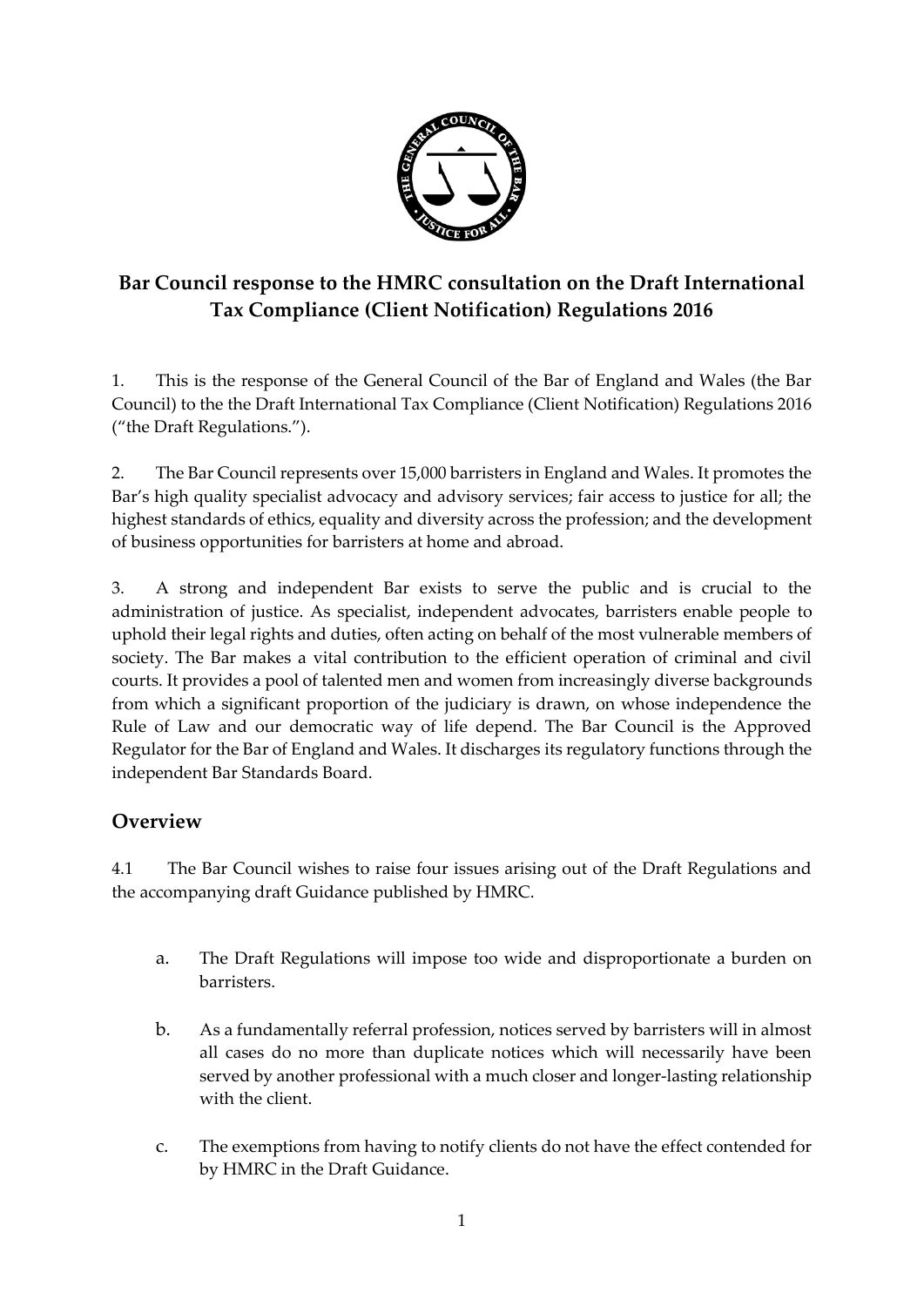d. It is unclear how the exclusion from having to notify where the adviser has insufficient information to enable the client to be contacted will operate in the case of barristers.

## **Background**

5.1 The Draft Regulations are intended to implement the client notification obligations contained in section 222(2)(ca) of the Finance Act 2013, inserted by section 50 of the Finance (No 2) Act 2015. The provisions of section 222(2)(ca) impose obligations on certain financial institutions and on "specified relevant persons" to give "specified information" to "clients or specified clients."

5.2 Once the Draft Regulations are in force, they will implement section  $222(2)(ca)$  by inserting Regulations 12A to 12I and a new Schedule 3 into the International Tax Compliance Regulations 2015 (the Principal Regulations).

5.3 The wording for Schedule 3 of the Principal Regulations has not yet been published, but it is clear from the draft Guidance that specified relevant persons will have to write letters to clients (and former clients) in a form partly prescribed in Schedule 3 to explain that HMRC will be receiving information from overseas tax authorities about offshore assets. The letters will have to enclose a document under HMRC branding providing information and links to the Guidance.

5.4 The Draft Regulations impose the obligation to communicate with clients on two kinds of persons, being (1) certain financial institutions and (2) "specified relevant persons" that have provided "offshore advice or services." This Note only deals with "specified relevant persons".

5.5 A "relevant person" includes a "tax adviser" (as defined, which clearly applies to barristers who give tax advice) and "any other person who in the course of a business (i) gives advice to another person about that person's financial or legal affairs, or (ii) provides other financial or legal services to another person."

5.6 All practising barristers will fit within one or both of these categories.

5.7 A "*specified* relevant person" is a relevant person who has provided "offshore advice or services in the course of a business". The definition of "offshore advice or services" has nothing to do with tax. It is:

"advice or services relating to the administration of [five specified categories of asset] in a participating jurisdiction or the United States of America."

5.8 There is no requirement for the advice or services to have *any* connection with tax at all. A barrister giving advice to a UK resident client on his legal rights in respect of an asset situated in one of the participating jurisdictions would fall squarely within the definition if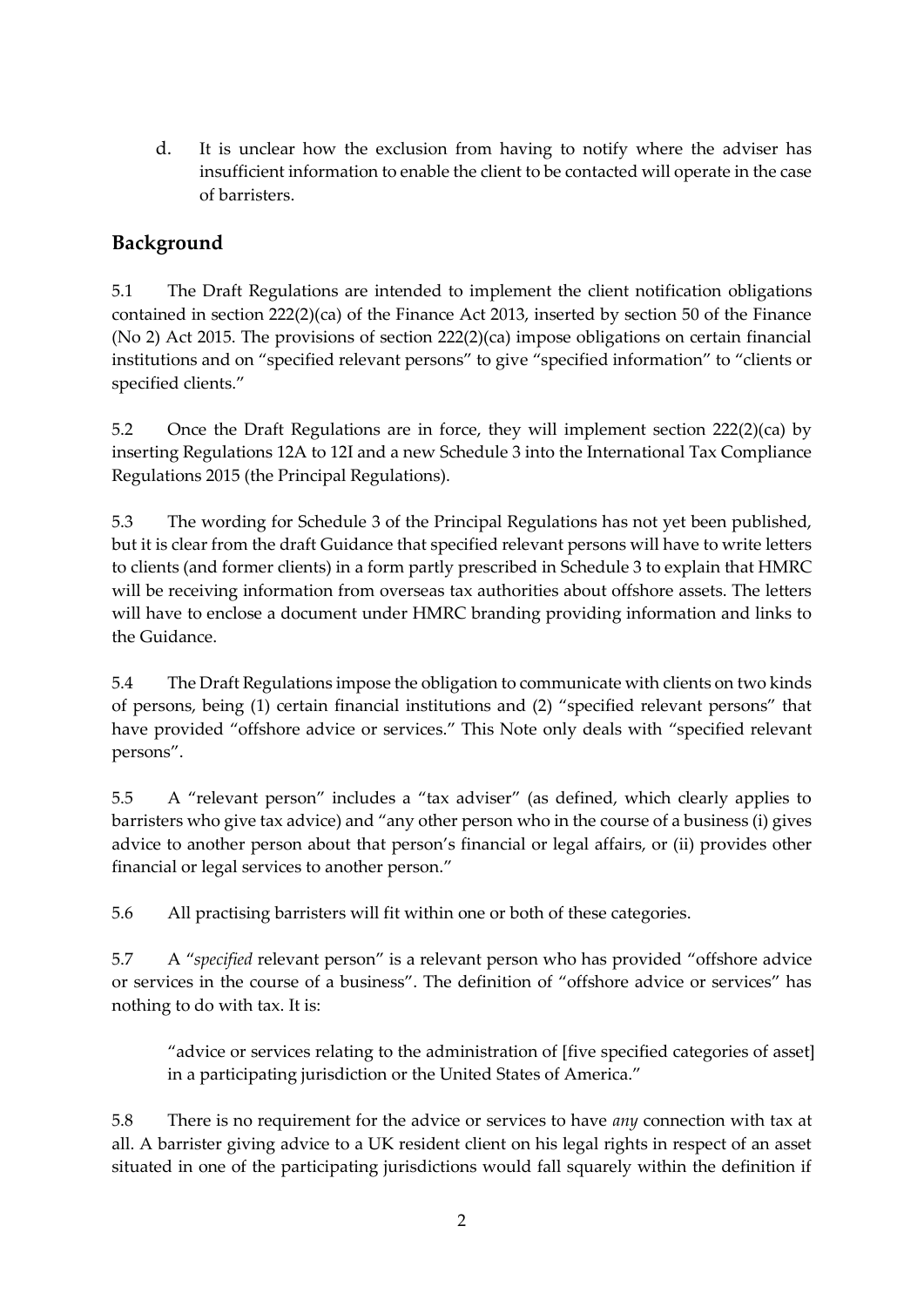the advice or services relate to the "administration" of the asset. This undefined term is of potentially wide application. An obvious example would be advice given by a chancery barrister to a UK resident individual who is a beneficiary of a Jersey resident trust governed by English law where there is a potential dispute with the trustees or a fellow beneficiary on the running of the trust. Another possible example would be where a family law practitioner advises on divorce proceedings where significant family property is located overseas.

### **6. The Bar Council's concerns**

#### **The obligation is too wide and too burdensome**

6.1 The Bar Council is concerned that the Draft Regulations impose obligations on barristers to write to lay clients in the specified form and manner (which are not yet in the public domain) in circumstances which cannot have been intended and that it will be impractical in many cases for barristers to comply.

6.2 The width of the definition of "specified relevant person" in effect requires all barristers to consider, in the case of all clients they have advised or acted for in the last year, whether they have provided "offshore advice or services" in the last three years.

6.3 Barristers do not, however generally organise their practices in a manner that readily permits them to carry out a systematic review of all clients for whom they have acted. Where instructions to counsel are delivered in hard copy form, counsel will usually return those instructions at the conclusion of the case. In such circumstances, the barrister may not have any documents to review and will not be able to say with any certainty whether "offshore advice or services" were provided, especially where the location of assets was of no (or of limited) relevance to the main issue on which advice or services were being provided.

6.4 Even where barristers do have sufficient documentation relating to clients' affairs, it is unduly burdensome for them to have to trawl through frequently voluminous paperwork to decide whether or not "offshore advice or services" were provided within the preceding three years. As the three year period ends on 6 April 2016 and the Draft Regulations and Guidance were only issued in the last few days, barristers cannot have known about these requirements and cannot have prepared for them. It is accordingly grossly unfair and disproportionate for the Draft Regulations to place this burden on barristers, particularly the vast majority of barristers whose practices are unconnected with the provision of tax advice.

6.5 The obvious solution to this is to confine the definition of "offshore advice or services" to advice or services having some direct connection with United Kingdom taxation. We note that the Draft Guidance says at page 5

"…. the Regulations provide an exemption where either a group of clients do not receive tax advice, or where part of the business does not provide tax advice."

6.6 We do not agree that that statement is a correct reading of the exemptions contained in the Draft Regulations, but it does reinforce the point that we are making here – that it is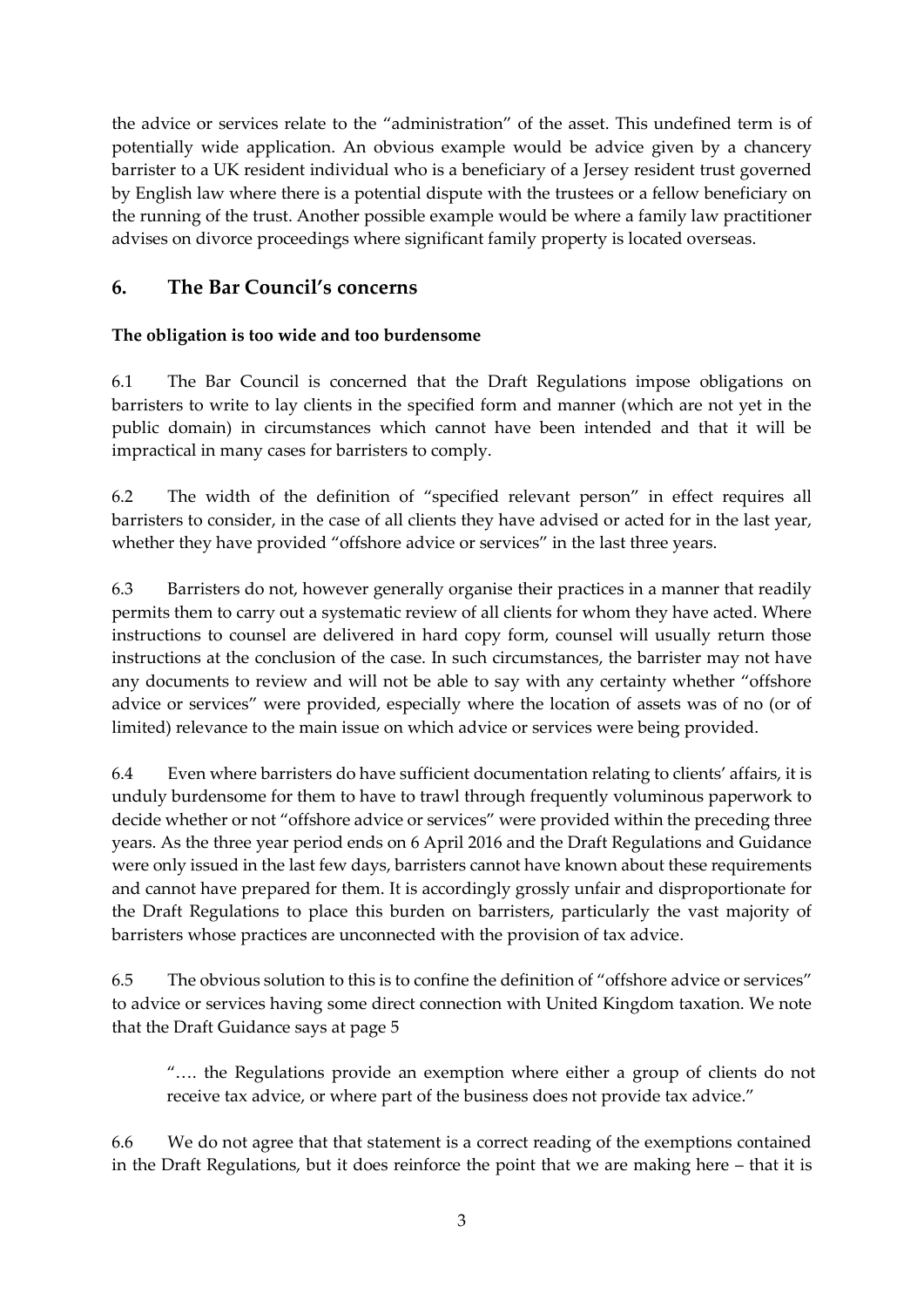disproportionate for the draft Regulations to oblige advisers who do not advise on tax to search through client documentation (where they still have it) to identify relevant clients.

#### **The obligation on barristers will produce unnecessary duplication**

6.7 The vast majority of work performed by barristers is as a result of instructions from solicitors. In certain fields (for example, taxation) a significant proportion of instructions are from accountants. But in either case, the barrister deals with the lay client through the solicitor or accountant. It is almost inevitable that, if the barrister has an obligation under the Draft Regulations, the solicitor or accountant will have such an obligation also.

6.8 The effect of this is that, on the wording of the Draft Regulations, lay clients may receive multiple notifications in respect of the same matter.

6.9 We do not see what purpose this serves. In addition, we have already made the point that the obligation that the Draft Regulations impose on most barristers is disproportionate. That point is reinforced where the obligation leads to multiple notifications to the same client by barrister and solicitor/accountant.

6.10 It accordingly seems to us that, where a barrister provides the offshore advice or services on the instructions of another who falls within the definition of "specified relevant person", the barrister should not have any duty to notify the lay client.

#### **The exemptions do not have the effect contended for in the draft Guidance**

6.11 The Draft Guidance suggests that the potential exclusions in Draft Regulations 12D and 12E will provide an exemption where no tax advice was given. At page 5, it states:

"…. the Regulations provide an exemption where either a group of clients *do not receive tax advice*, or where part of the business *does not provide tax advice*." [Emphasis added].

#### 6.12 Pages 9 to 10 of the Draft Guidance state:

"Where the Relevant Person chooses to notify all its clients, it may then exempt any clients or groups of clients where it reasonably believes that they are not UK tax resident or that they have not received any offshore advice or services in the last three years. *This is designed to allow firms who are principally legal advisers to exempt most of their client base, and only send to those dealt with by their tax specialists*. *Similarly, where a tax advisory firm has a team or department that deals wholly with legal or other non-tax advice, they may exclude that client base.*" [Emphasis added]

6.13 We cannot see any justification for the suggestion that the exemptions in the Draft Regulations do anything of the sort. They operate by reference to "offshore advice or services", which has (as per paragraphs 3.7 and 3.8 above) no necessary connection to tax at all.